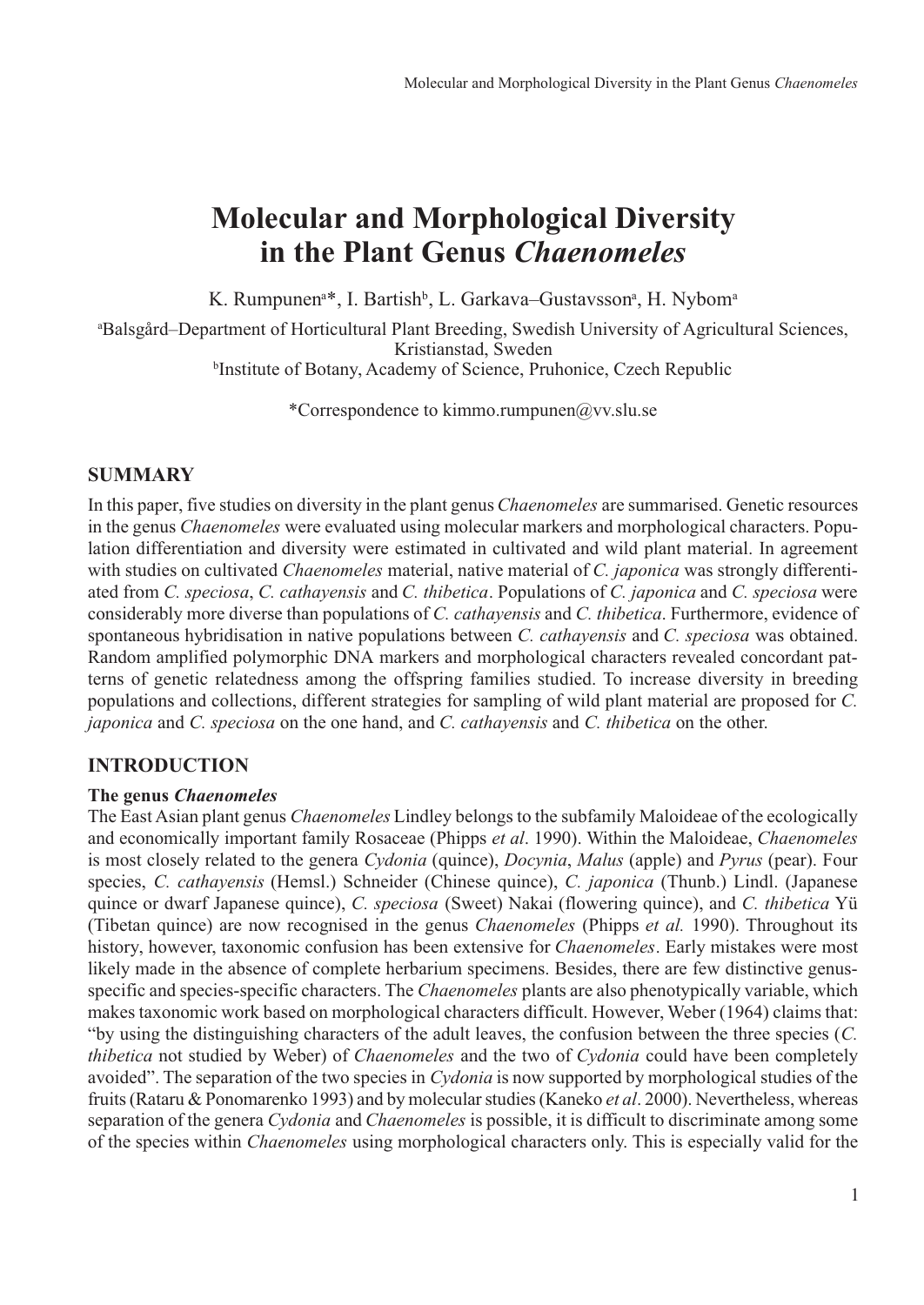most variable species *C. speciosa* and its hybrids with *C. cathayensis* and *C. japonica*, as well as for the two similar species *C. cathayensis* and *C. thibetica* (Rumpunen 2002).

The taxonomic confusion and the fact that not all species had been studied previously were two reasons to investigate the genus using morphological traits and various molecular markers. We also wanted to obtain information on how genetic variation is partitioned in the genus, in order to develop strategies for collection and conservation of germplasm. Five investigations were performed and are reviewed in this paper, which to a large extent reproduces the summary of a thesis (Rumpunen 2001). The first and second investigations focused on diversity in cultivated plant material (Bartish *et al*. 1999, Garkava *et al*. 2000). The third and fourth investigations dealt with diversity in wild plant material (Bartish *et al*. 2000a, 2000b). In the fifth investigation, molecular and morphological estimates of diversity in wild plant material were compared (Rumpunen & Bartish 2002).

## **DIVERSITY IN CULTIVATED** *CHAENOMELES* **PLANT MATERIAL**

#### **Characterisation of genetic diversity using RAPDs**

Various molecular marker systems have proved their value for characterisation of plant genetic resources both in collections and in wild populations. Thus the application of *e.g*. isozymes, RFLPs (restriction fragment length polymorphism), RAPDs (random amplified polymorphic DNA), AFLPs (amplified fragment length polymorphism) and STMS (sequence tagged microsatellite sites) has become an important feature in taxonomy and plant breeding. The application of these markers to plant collections and breeding material has been reported for a wide variety of crops (review in Weising *et al.* 1994, Goulão *et al*. 2001a, 2001b).

In spite of some well-documented concern about reproducibility and reliability (Thormann *et al*. 1994, Halldén *et al*. 1996) of RAPD analysis (Williams *et al*. 1990), this method has become a generally adopted technique for studying genetic relationships among and within groups of closely related plant taxa (Nybom & Bartish 2000). Single short random primers (usually 10 base pairs) are used in a polymerase chain reaction with extracted plant DNA to generate polymorphic markers. After separation by gel electrophoresis, the resulting band pattern of amplified fragments is visualised by ethidium bromide staining and scored.

The first study (Bartish *et al*. 1999) was undertaken to investigate the feasibility of using RAPD analysis for characterisation of genetic diversity among taxa, populations and individual plants, in a selected subset of a large collection of *Chaenomeles* genotypes at Balsgård–Department of Horticultural Plant Breeding, Swedish University of Agricultural Sciences. The collection was gathered from botanical gardens and from orchards, to provide a basis for a joint Latvian-Lithuanian-Swedish breeding project. Three species, *C. japonica*, *C. speciosa* and *C. cathayensis*, as well as the hybrid taxon *C*. x *superba* were represented in the collection. The fourth species, *C. thibetica*, was not available at that time.



**Figure 1.** Dendrogram based on UPGMA analysis of genetic similarity estimates (cosine similarity matrix derived from mean RAPD band frequencies) among taxa and accessions of *Chaenomeles* (Bartish *et al*. 1999).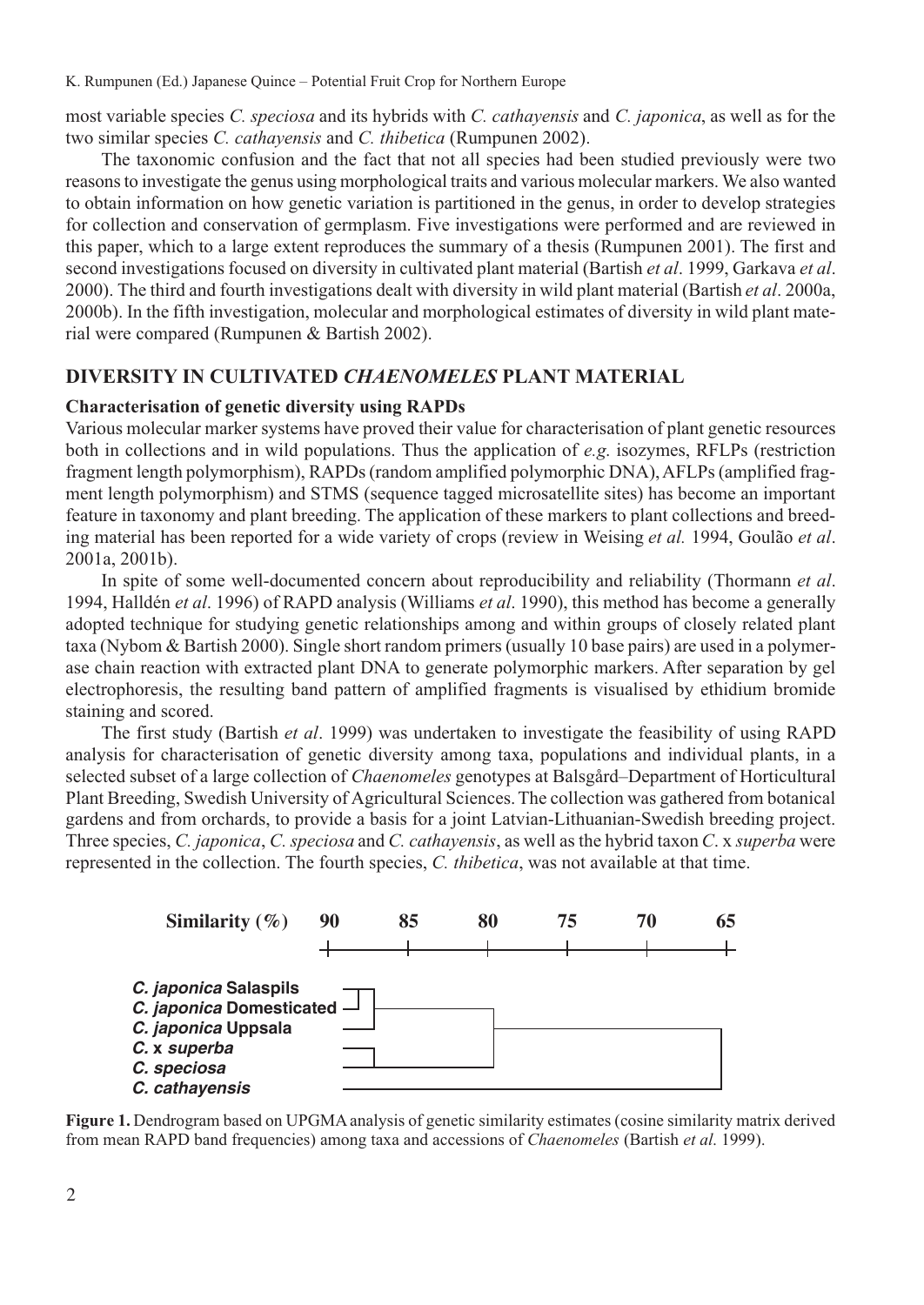The results of the RAPD analysis (Bartish *et al*. 1999) were in general agreement with previous taxonomic investigations based on morphological characters. In this paper, interspecific variation was studied mainly in *C. japonica*; plants from different populations (sources), including one domesticated population, formed well separated groups in a cluster analysis (Figure 1).

Estimates of genetic relatedness through the application of coefficients of similarity, indices of uniformity, cluster analyses and multidimensional scaling (MDS), showed that *C. cathayensis* and *C. japonica* were the most distantly related species, and that *C. cathayensis* was comparatively homogeneous. *Chaenomeles speciosa* took a somewhat intermediate position between these two species as shown in a MDS plot (Figure 2), and by the identical similarity coefficients obtained from interspecific pairwise comparisons between this species and each of the other two species. Moreover, *C. speciosa* and the hybridogenous taxon *C.* x *superba* were considerably more heterogeneous than the other two species.

#### **Characterisation of genetic diversity using isozymes**

The second study (Garkava *et al*. 2000) investigated the feasibility of using isozyme analysis for characterisation of genetic diversity among taxa, accessions and individual plants of *Chaenomeles*. Only one minor isozyme study had previously been reported in *Chaenomeles*(Ponomarenko 1990). We also aimed to compare isozyme data with previously published RAPD data on the same plant material (Bartish *et al*. 1999), and to determine the relative efficiency of these two marker systems.

We noticed that a cluster analysis as well as a multidimensional scaling analysis (Figure 3), based on isozymes, grouped the taxa in agreement with previously published results obtained with RAPD analysis (Bartish *et al*. 1999). We concluded that *C. japonica* and *C. cathayensis* were the most distantly related species, whereas *C*. *speciosa* took an intermediate position together with the hybrid taxon *C*. x *superba*. Similarity matrices obtained with isozymes and RAPDs, respectively, were closely correlated, *r*=0.74. The previously noted low level of RAPD variability in *C*. *cathayensis* was also indicated with isozymes.





**Figure 2.** Two-dimensional plot from a multidimensional scaling analysis (MDS) of genetic dissimilarity (reversed and rescaled Jaccard's similarity coefficient based on RAPD data) among individual plants of *Chaenomeles* (Bartish *et al*. 1999).

**Figure 3.** Plot of MDS analysis of genetic similarity estimates (Jaccard's coefficient) for isozyme data, showing groups among individual plants. *Chaenomeles cathayensis* and *C. japonica* form two well-separated groups, whereas *C. speciosa* and *C*. x *superba* together form a third intermediate group (Garkava *et al*. 2000).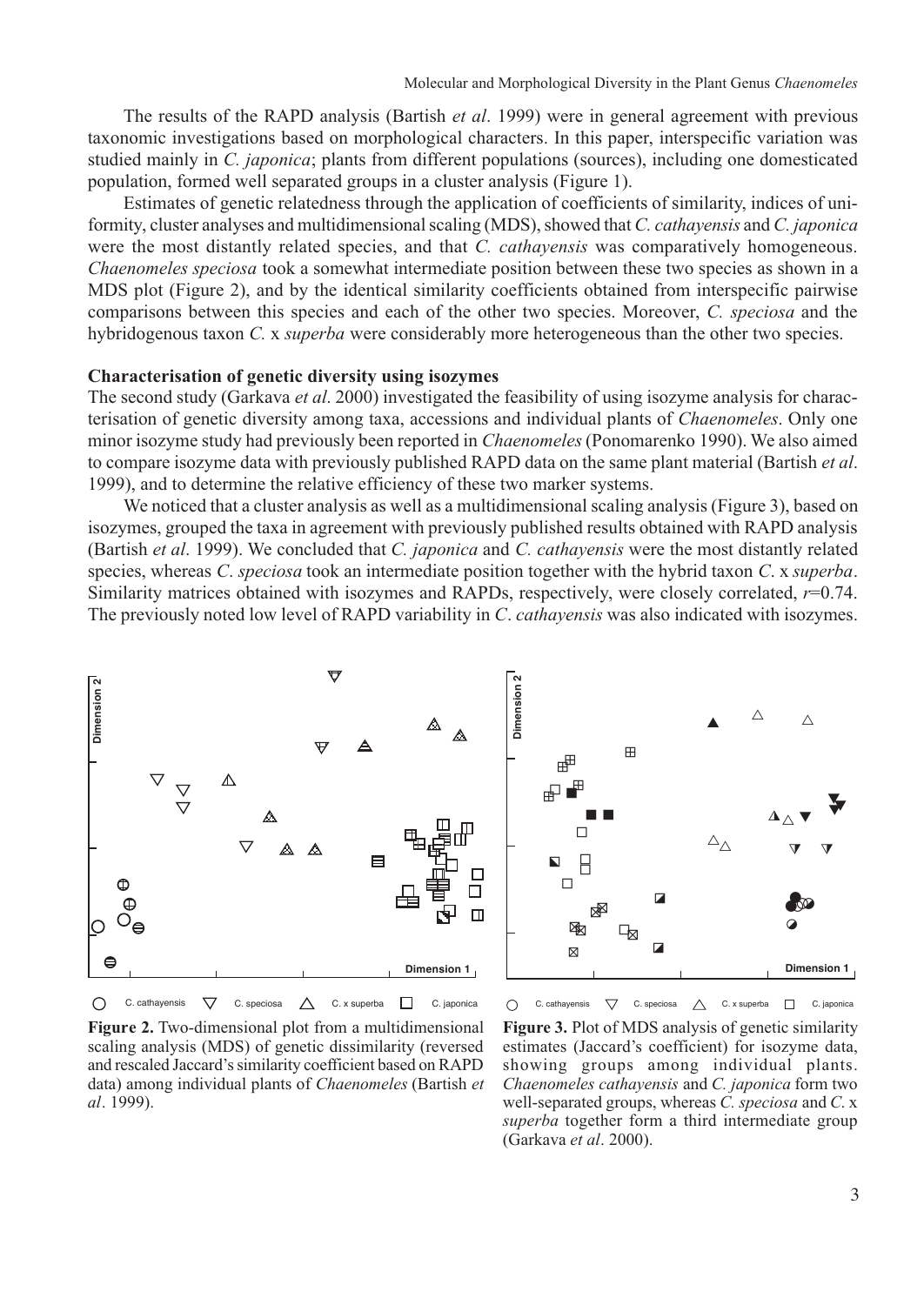However, the isozyme data were less efficient than the RAPD data for intraspecific grouping of the genotypes according to the origin of the plant material.

## **DIVERSITY IN WILD** *CHAENOMELES* **PLANT MATERIAL**

Because of possible interspecific hybridisation among accessions from botanical gardens, it was not clear to what extent the results obtained (Bartish *et al*. 1999, Garkava *et al*. 2000) would be representative of indigenous populations of *Chaenomeles*. Furthermore, information on population structure of wild plant material would be useful for development of strategies for efficient sampling. A large collection of wild Chinese and Japanese *Chaenomeles* accessions was therefore assembled (Table 1). A population of *C. thibetica* was included which, for the first time, enabled a complete study of the genus *Chaenomeles*. It is our intention that this germplasm will be evaluated for adaptation and horticultural traits when adult plants of all species are available.

### **Diversity and phylogenetic relationships estimated by RAPDs and isozymes**

The purpose of the third study (Bartish *et al*. 2000a) was to determine population structure and gene diversity for species and populations within *Chaenomeles,* and to investigate the correspondence between RAPD- and isozyme-based data sets in analyses of phylogenetic relationships, population structure and relative gene diversity estimates.

We found highly significant correlations between RAPD and isozyme analyses for both phenetic distances and gene diversity estimates (Bartish *et al*. 2000a). In agreement with previous studies on cultivated *Chaenomeles* material (Bartish *et al*. 1999, Garkava *et al*. 2000), *C. japonica* was clearly differentiated from *C. speciosa* and *C. cathayensis* (Figure 4). The recently recognised species *C. thibetica* appeared to be rather closely related to *C. cathayensis* (Figure 5). Populations of *C. japonica* and *C. speciosa* were considerably more diverse than populations of *C. cathayensis* and *C. thibetica* (Table 2). Correspondingly, most of the total variability could be attributed to within-population differentiation in the case of *C. japonica* and *C. speciosa,* and to between-population differentiation in the case of *C. cathayensis*. A difference in mating systems among the species was suggested as a possible explanation for these results. A discordant pattern was found between RAPDs and isozymes in the analyses of popu-



**Figure 4.** Dendrogram of phylogenetic relationships between populations of *Chaenomeles* (see Table 1 for ID) calculated on RAPD null allele frequencies by the neighbour joining method with bootstrap support (%) for each node of the tree (Bartish *et al*. 2000a).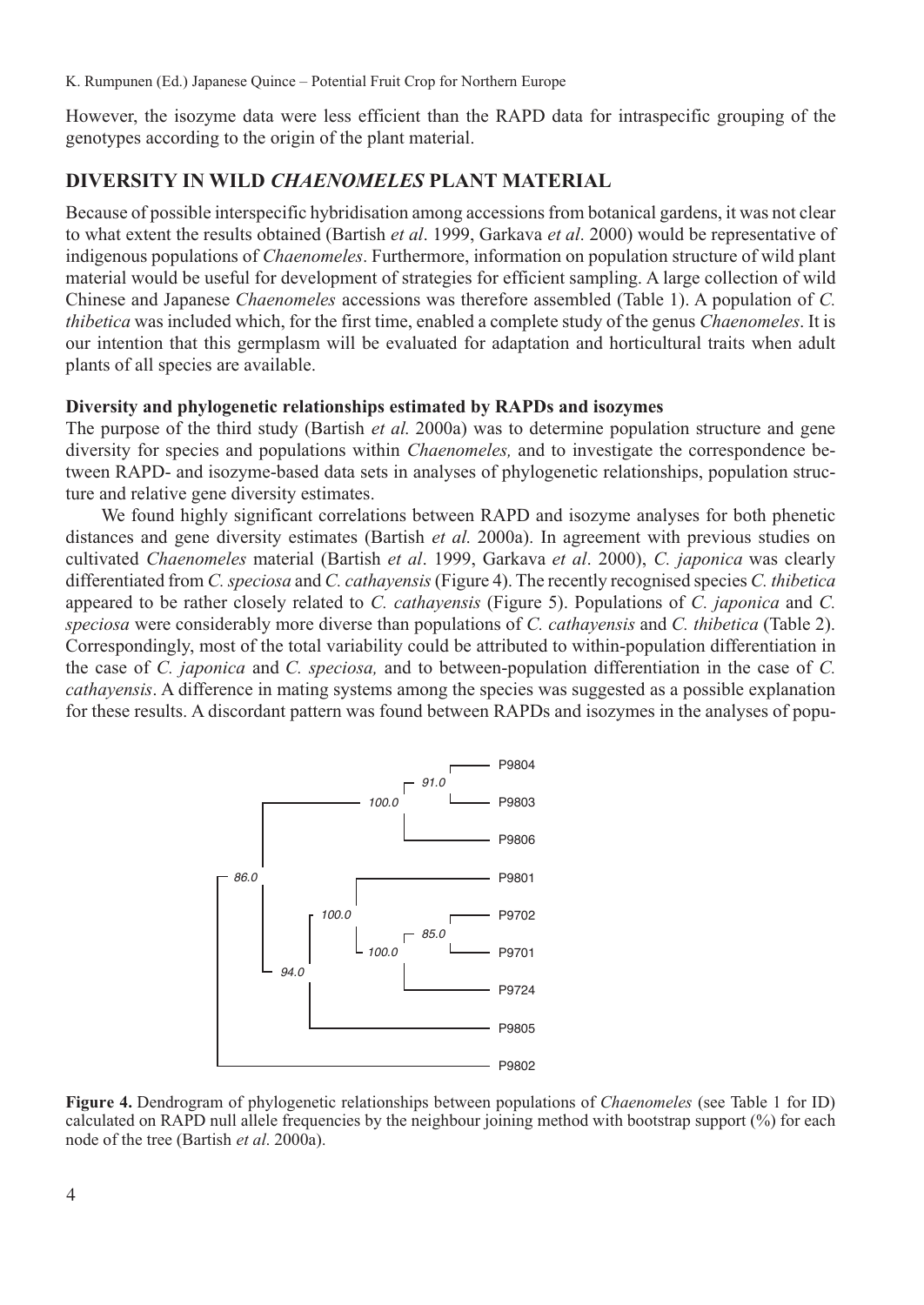| ID               | $\boldsymbol{n}$ | <b>Species</b>             | Origin (co-ordinates $1,2$ and altitude)                                                                    |
|------------------|------------------|----------------------------|-------------------------------------------------------------------------------------------------------------|
| $P9701-1, 2, 3$  | 21               | C. japonica                | Shionomuro, Imaichi, Tochigi, Japan<br>$(36^{\circ}45^{\prime}N, 139^{\circ}48^{\prime}E^1; 275 \text{ m})$ |
| $P9702-1, 2, 3$  | 19               | C. japonica                | Noguchi, Nikko, Tochigi, Japan<br>$(36^{\circ}45^{\prime}N, 139^{\circ}43^{\prime}E^1; 450^{\circ}m)$       |
| $P9724 - 1$      | 21               | C. japonica                | Ibuki, Shiga, Japan<br>$(35^{\circ}15^{\prime}N, 136^{\circ}20^{\prime}E^2; 900 \text{ m})$                 |
| $P9801-8, 9, 14$ | 19               | C. speciosa                | Zhenyuan, Yunnan, China<br>$(23°50'N, 101°10'E2; 1800–2300 m)$                                              |
| $P9802-1, 2, 11$ | 21               | $C.$ speciosa <sup>3</sup> | Hutiaoxia, Zhongdian, Yunnan, China<br>$(27°50'N, 99°30'E2; 1800–2100 m)$                                   |
| $P9803-1, 2, 3$  | 21               | C. cathayensis             | Hutiaoxia, Zhongdian, Yunnan, China<br>$(27°50'$ N, 99°30'E <sup>2</sup> ; 1800–2100 m)                     |
| P9804-10, 11, 25 | 21               | C. cathayensis             | Caojian, Yunlong, Yunnan, China<br>$(25^{\circ}35^{\circ}N, 98^{\circ}05^{\circ}E^2, 2500-2600^{\circ}m)$   |
| P9805-8, 9, 14   | 21               | $C.$ speciosa <sup>3</sup> | Dali, Yunnan, China<br>$(25°35'N, 100°10'E2; 1900–2400 m)$                                                  |
| P9806-6, 9, 11   | 21               | C. thibetica               | Yi'ong, Bomi, Tibet<br>$(30^{\circ}00^{\prime}N, 95^{\circ}00^{\prime}E^{2}; 2500 \text{ m})$               |

**Table 1.** Accession identity (ID, for family and population), number of individuals (*n*) and origin of the nine *Chaenomeles* populations investigated (Bartish *et al.* 2000a).

<sup>1</sup> precise, <sup>2</sup> estimated, <sup>3</sup> hybrid (Bartish *et al.* 2000b)

| Group          | $H'_{pop}$ RAPD | $H'_{pop}$ isozyme | $H_{_{pop}}$ RAPD |
|----------------|-----------------|--------------------|-------------------|
| C. cathayensis |                 |                    |                   |
| P9803          | 0.140(0.024)    | 0.069(0.025)       | 0.066(0.012)      |
| P9804          | 0.282(0.032)    | 0.081(0.026)       | 0.139(0.017)      |
| C. japonica    |                 |                    |                   |
| P9701          | 0.487(0.032)    | 0.422(0.047)       | 0.229(0.017)      |
| P9702          | 0.467(0.032)    | 0.375(0.050)       | 0.212(0.016)      |
| P9724          | 0.424(0.031)    | 0.413(0.050)       | 0.196(0.016)      |
| C. speciosa    |                 |                    |                   |
| P9801          | 0.547(0.030)    | 0.503(0.049)       | 0.253(0.015)      |
| P9802          | 0.520(0.030)    | 0.419(0.044)       | 0.239(0.014)      |
| P9805          | 0.589(0.030)    | 0.460(0.044)       | 0.258(0.014)      |
| C. thibetica   |                 |                    |                   |
| P9806          | 0.286(0.029)    | 0.189(0.052)       | 0.141(0.015)      |
| Group          | $H'_{sp}$ RAPD  | $H'_{sn}$ isozyme  | $H_{\rm sp}$ RAPD |
| C. cathayensis | 0.337(0.032)    | 0.284(0.056)       | 0.160(0.015)      |
| C. japonica    | 0.620(0.032)    | 0.612(0.050)       | 0.278(0.016)      |
| C. speciosa    | 0.706(0.029)    | 0.655(0.043)       | 0.306(0.014)      |
| Group          | $H'_{ge}$ RAPD  | $H'_{ge}$ isozyme  | $H_{ge}$ RAPD     |
| Chaenomeles    | 0.746(0.013)    | 0.665(0.024)       | 0.282(0.008)      |

**Table 2.** Gene diversity estimated by Shannon's index (*H*') and by the Lynch and Milligan index (*H*) with standard error, within populations and species of *Chaenomeles*, based on RAPD and isozyme data (Bartish *et al*. 2000a).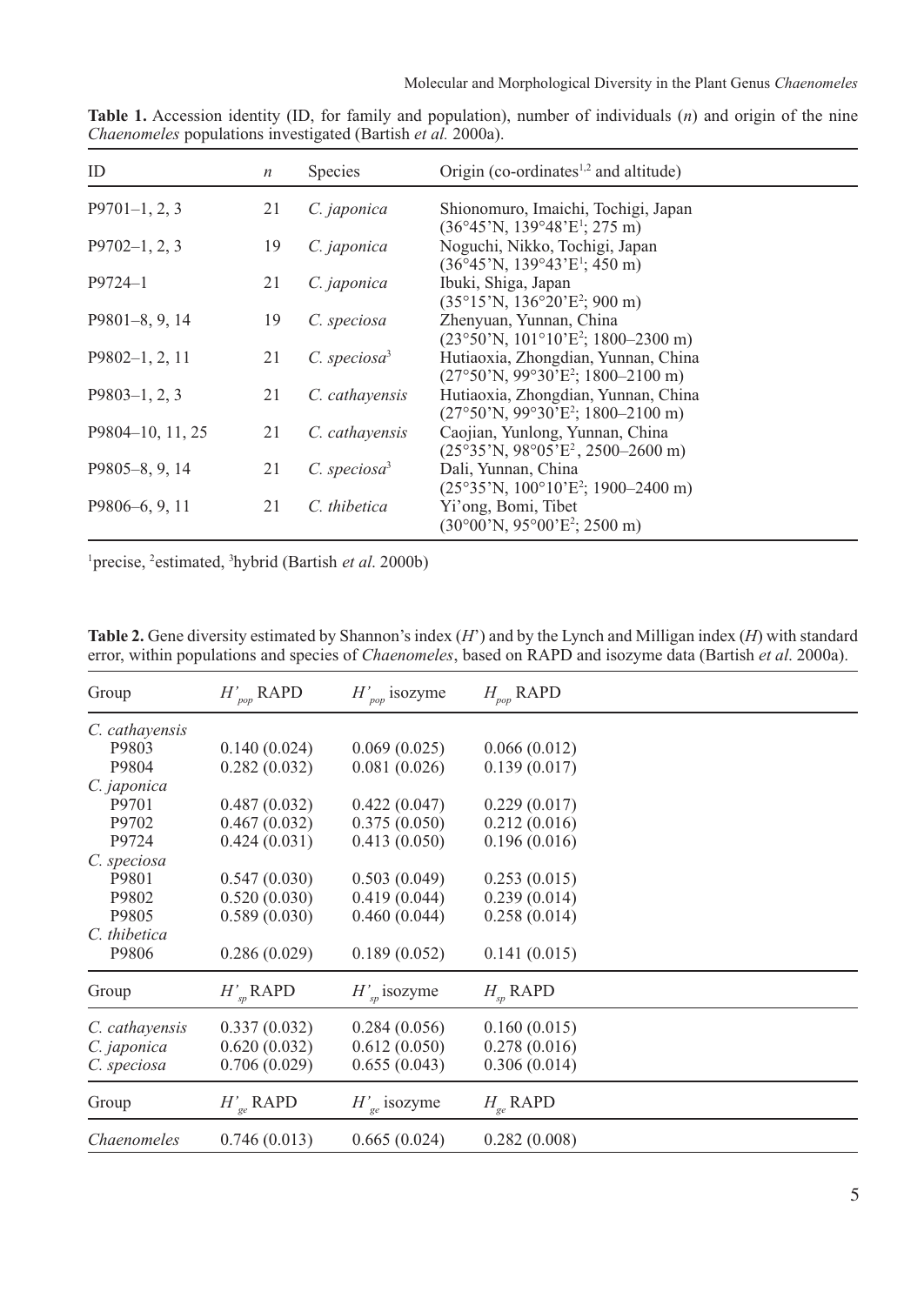K. Rumpunen (Ed.) Japanese Quince – Potential Fruit Crop for Northern Europe

a) RAPDs



**Figure 5.** Three-dimensional representation of principal co-ordinate analysis of phenetic relationships between populations of *Chaenomeles* (see Table 1 for ID). Percentage explained variability was for the a) phenetic RAPD-based data set: PC1 62.4%, PC2 16.0% and PC3 5.9%; b) isozyme-based data set: PC1 44.2%, PC2 17.2% and PC3 12.9% (Bartish *et al*. 2000a).

lation structure within *C. japonica*. A higher proportion of non-neutral markers for isozymes compared to RAPDs may explain the result. This finding also demonstrates the importance of using multiple molecular marker systems in studies of population structure.

#### **Interspecific hybridisation revealed**

Both isozyme and RAPD data suggested that two of the populations analysed (P9802 and P9805) had been derived through interspecific hybridisation between *C. cathayensis* and *C. speciosa* (Bartish *et al*. 2000a). In a fourth study (Bartish *et al*. 2000b), the previously obtained RAPD data set was re-analysed to study within-family (family being siblings derived from one fruit as a result of open pollination) marker frequencies in five populations, including the parental species as well as the putative hybrids, to corroborate this hypothesis. In addition, chloroplast DNA polymorphism and numerous morphological characters were analysed in the same five populations.

The analysis of diagnostic RAPD markers and of chloroplast DNA haplotypes supported the notion of spontaneous hybridisation, and suggested that there had been symmetrical, rather than unidirectional, introgression between *C. cathayensis* and *C. speciosa*. Moreover, absolute concordance was found between the percentage of (inviable) albino seedlings and the cpDNA haplotype. Albinos thus always appeared in families with the *C. speciosa* haplotype but never in families with the *C. cathayensis* haplotype. The chloroplast genome in *Chaenomeles* is probably uniparental in origin and maternally inherited like in most other angiosperms. Consequently, an active selection/linkage mechanism of postzygotic isolation between *C. speciosa* and *C. cathayensis* was indicated. RAPDs and morphological characters revealed concordant patterns of genetic relatedness among the offspring families studied (Figures 6 and 7). Some putative hybrid families had mainly intermediate characters, whereas others appeared to be later generation hybrids since they were genetically and phenetically rather similar to families that appeared to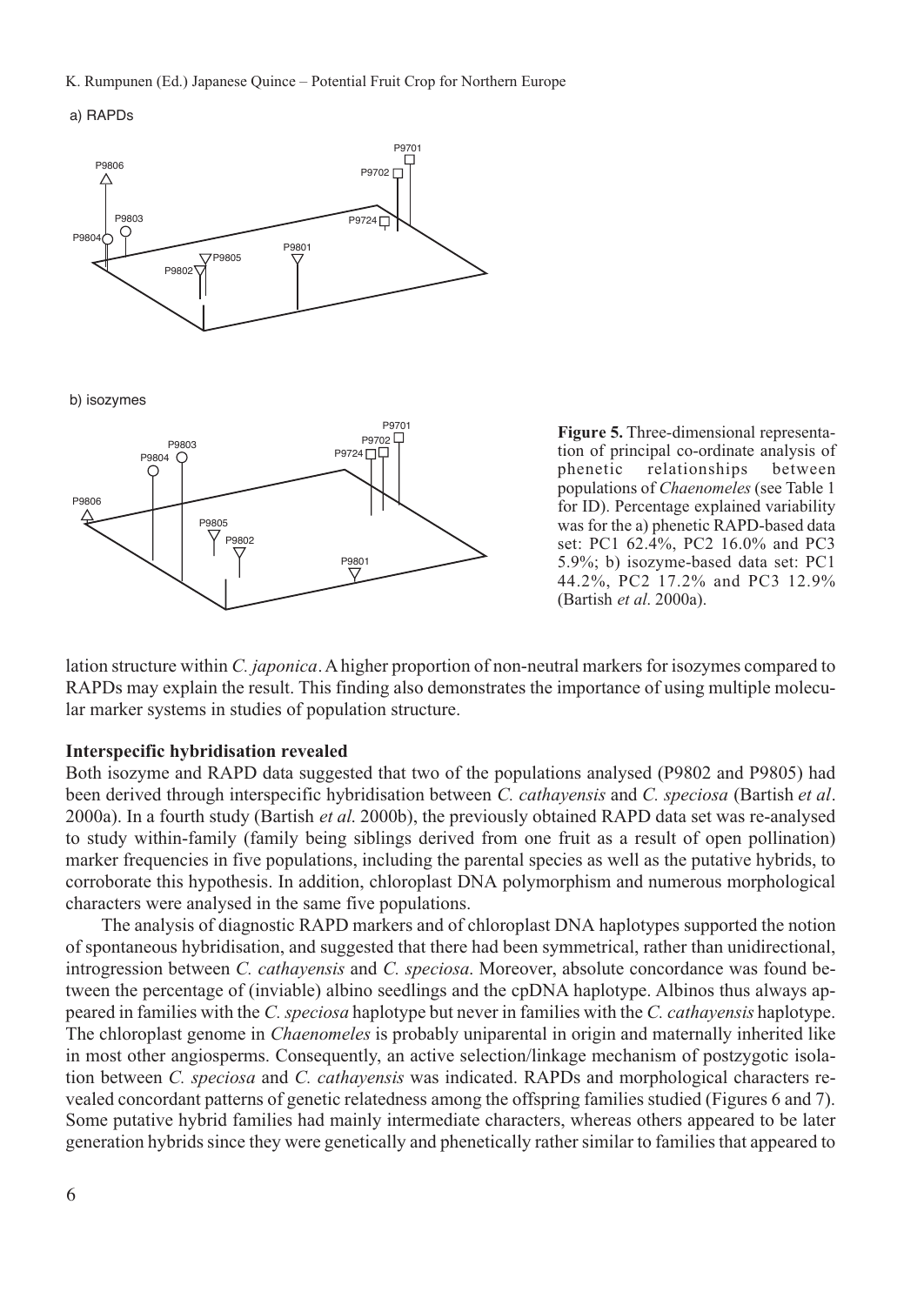RAPDs (Nei's genetic distance)



**Figure 6.** UPGMA dendrogram of a RAPD-based data set (Nei's genetic distances) for families of *Chaenomeles*. The different populations are represented by triangles (*C. speciosa*), circles (*C. cathayensis*) and squares (hybrids) (Bartish *et al*. 2000b).



**Figure 7.** UPGMA dendrogram of a morphological data set (Euclidean distances) for families of *Chaenomeles*. The different populations are represented by triangles (*C. speciosa*), circles (*C. cathayensis*) and squares (hybrids) (Bartish *et al*. 2000b).

**Table 3.** Partitioning of genetic variability between families within populations, estimated for the RAPD data set as *G'-*statistics (derived from Shannon's Index) with standard error (SE) and Φ-statistics (AMOVA) with P-value. Values in bold refer to the largest estimates of variability (Bartish *et al*. 2000b).

| Population           | $G^r$ | (SE)    | Ф     | P-value  |
|----------------------|-------|---------|-------|----------|
| P9801 C. speciosa    | 0.520 | (0.024) | 0.193 | (0.0001) |
| P9802 Hybrid         | 0.740 | (0.032) | 0.530 | (0.0001) |
| P9803 C. cathayensis | 0.182 | (0.020) | 0.025 | (0.1965) |
| P9804 C. cathayensis | 0.289 | (0.022) | 0.371 | (0.0001) |
| P9805 Hybrid         | 0.630 | (0.027) | 0.530 | (0.0001) |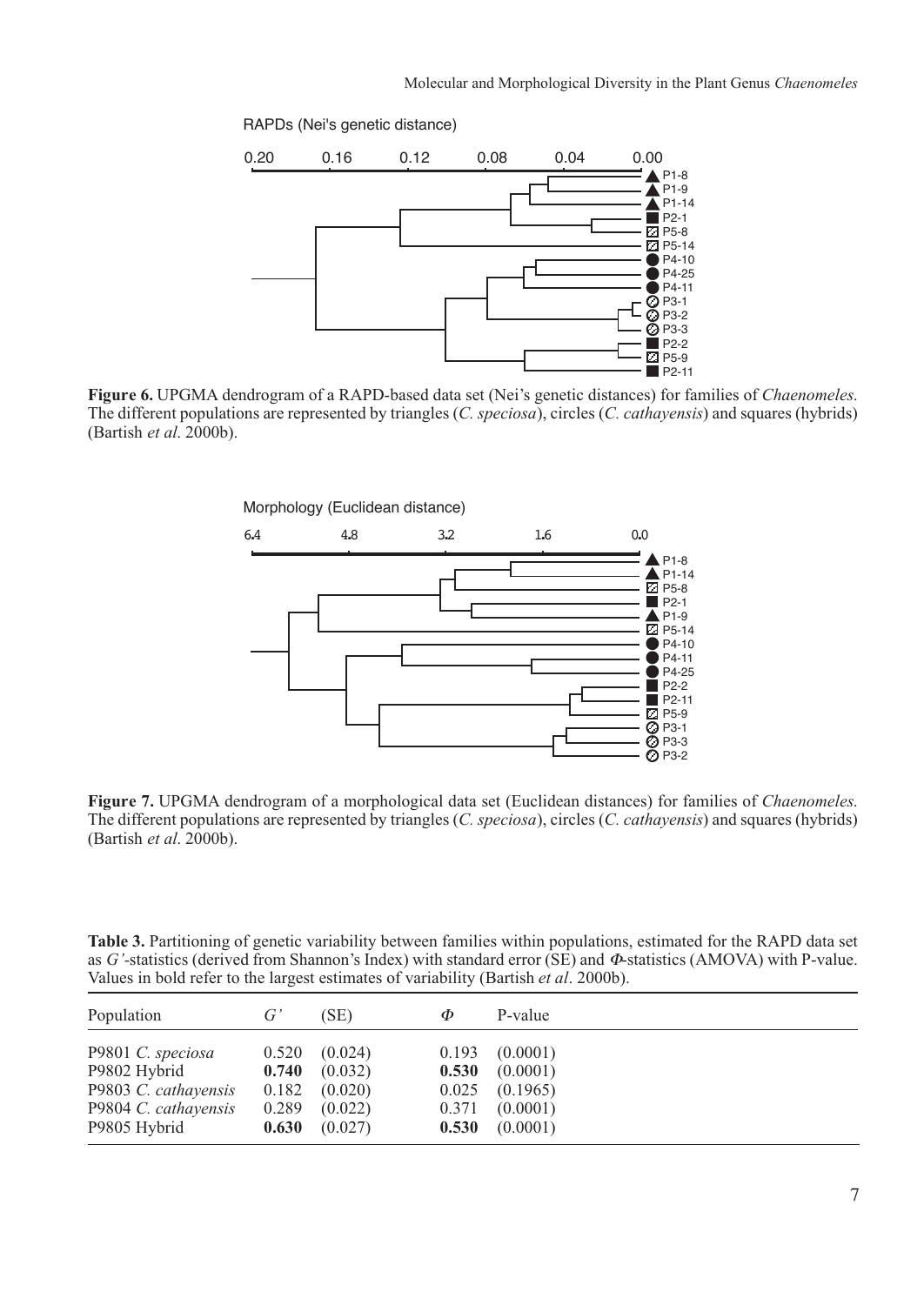represent pure species. The RAPD-based proportion of between-family variability was considerably higher in the putatively hybridogenous populations than in populations of the pure species (Table 3). Withinfamily gene diversity estimates ranged from *C. speciosa* (max.  $Hj = 0.235$ ) to *C. cathayensis* (min.  $Hj =$ 0.094) with the presumed hybrid families taking intermediate values.

#### **COMPARING MORPHOLOGICAL AND MOLECULAR DIVERSITY**

It is difficult or even impossible to predict the genetic structure of quantitative characters in populations from molecular marker genes alone (Podolsky & Holtsford 1995, Latta 1998, Waldmann & Andersson 1998, 1999). Empirical studies of variation in several quantitative characters are thus not only important for the development of strategies for long-term conservation of species, but also for the evaluation of potential use and gain in domestication and plant breeding. However, when molecular markers and quantitative characters are analysed in the same plant material, more conclusive information is obtained.

#### **Statistical approaches**

Evaluation of molecular and morphometric data usually involves different statistical methods, which make comparisons difficult. Furthermore, the evaluation of concordance is often qualitative rather than quantitative, thus precluding comparisons on an absolute scale. The array of commonly used statistical methods for data analysis comprises multivariate analyses (*e.g*. cluster analyses and ordination analyses), univariate analyses and different diversity indices which, in the case of molecular data, were most often developed for co-dominant markers.

Multilocus ( $CF_{ST}$ ) and multitrait ( $CQ_{ST}$ ) measures of differentiation have been developed (Kremer *et*) *al.* 1997, Waldmann & Andersson 1999), which account for associations between alleles  $[G_{ST}$  (Nei 1973) and  $F_{ST}$  (Weir & Cockerham 1984, Weir 1990)] or traits  $[Q_{ST}$  (Spitze 1993, Podolsky & Holtsford 1995)]. These measures may yield estimates that are more appropriate for comparison, but the biological interpretation of the statistic parameters obtained is not clear (Latta 1998). Besides, hypotheses are tested by different parametric tests relying on the theory of normal distribution, which is not always appropriate. A permutational test, as implemented in the flexible AMOVA framework (Excoffier *et al*. 1992), which does not rely on the basic assumptions of the parametric tests, is therefore a useful complement, developed for analysis of molecular variance and Φ-statistics (*F*-statistic analogues).

Although AMOVA was intended for co-dominant RFLP-data, it has proved to be most useful also for dominant RAPD-data under certain assumptions (Huff *et al*. 1993, Stewart & Excoffier 1996). AMOVA has been used extensively in analysis of RAPD-data in studies of diploid population differentiation (for references see Bartish *et al*. 1999, Nybom & Bartish 2000). In the case of RAPDs, the statistical parameters are derived from a matrix of squared Euclidean distances between all phenotypes, instead of between haplotypes as in the original framework. This makes the AMOVA methodology most appropriate also for calculation of variance components for both qualitative and quantitative multi-trait data with the same statistics. Furthermore, it enables hierarchical partitioning of the variance and thereby should allow calculation of standardised differentiation estimates for *e.g.* RAPDs and morphological characters.

#### **Image analysis of leaf shape**

Morphological characters are often studied by automated image analysis. Objective information can be simultaneously captured for several descriptors and large amounts of samples can be analysed in a short time. In addition, a digitised image may be re-analysed, with new descriptors, without having to return to the original objects (White *et al.* 1988). Traditional measures, such as leaf area, different length and width ratios, dentation etc. can be obtained, but shape descriptors based on the digitised outline are also available. Most commonly, measures of landmarks and pseudo-landmarks (West & Noble 1984, Dickinson *et al*.1987) and the set of coefficients of Fourier transforms (Kuhl & Giardina 1982, Rohlf & Archie 1984) have been applied.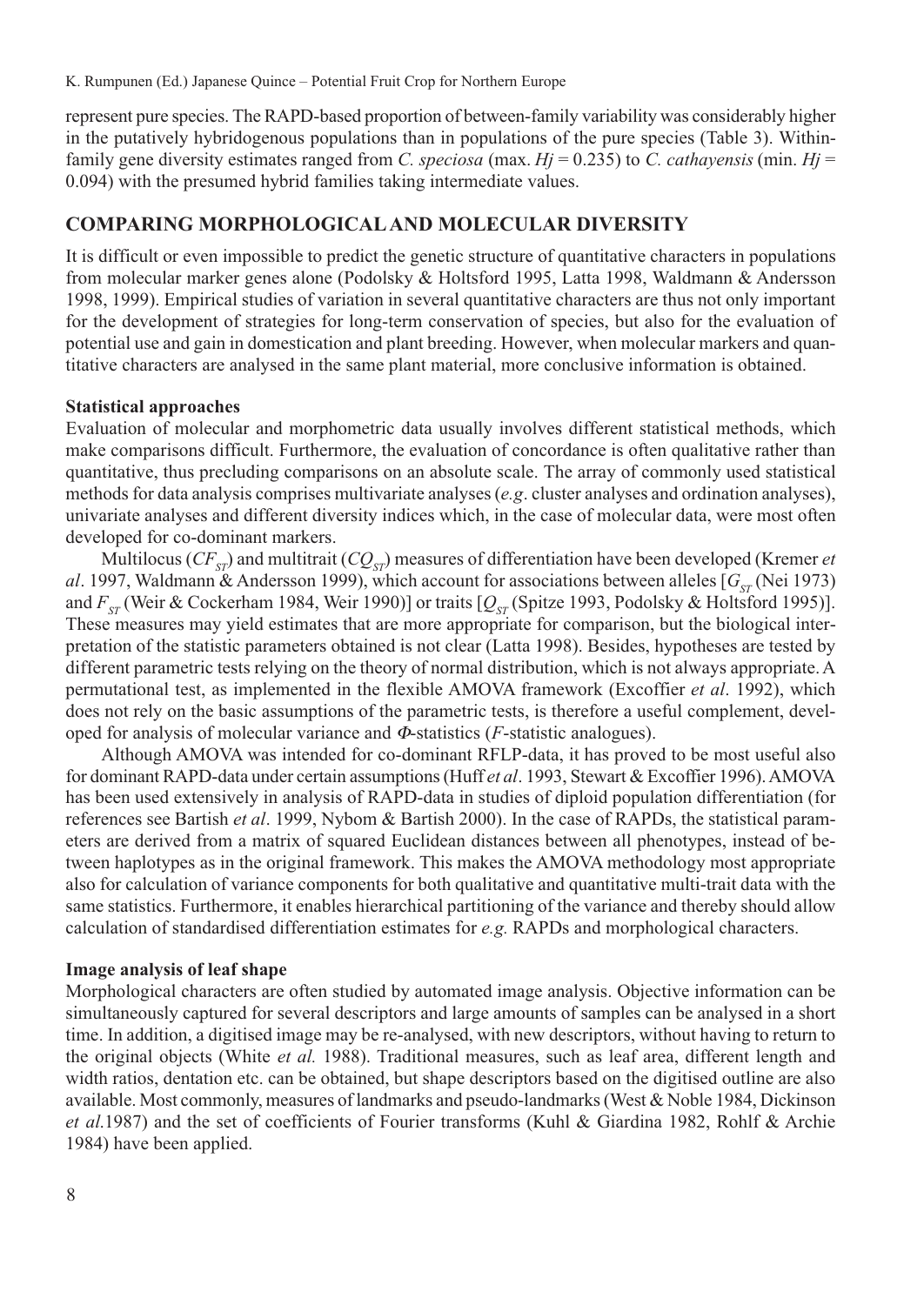The elliptic Fourier method (Kuhl & Giardina 1982), a development of the classic Fourier transform, is particularly suitable for the quantitative description of a closed form, such as the outline of a leaf. Ellipses, defined by four coefficients for each harmonic, corresponding to Fourier series of sine and cosine curves of decreasing amplitude and period, are fitted to the object outline. The infinite Fourier series are truncated after a finite number of harmonics depending on the complexity of the object and the pre-determined error of fit. The number of harmonics needed to accurately describe the shape may also be empirically settled. By normalisation, it is possible to make the elliptic Fourier coefficients invariant to size, rotation and starting point of the trace (Kuhl & Giardina 1982). The first few Fourier coefficients are expected to define overall shape, whereas finer details may be described with an increasing number of harmonics. Since the elliptical leaves of all species within *Chaenomeles* lack clear landmarks, but are considered to be highly useful in taxonomy (Weber 1964), elliptic Fourier coefficients may be particularly appropriate to describe the shape of *Chaenomeles* leaves.

#### **Comparing morphological and molecular data using AMOVA**

The purposes of the fifth study (Rumpunen & Bartish 2002), were to evaluate and compare the discriminatory power of elliptic Fourier coefficients and metric descriptors for leaf shape data in the genus *Chaenomeles*. We also wanted to compare the partitioning of variance and estimates of differentiation for morphometric and molecular data, using the AMOVA approach as a tool for analysis of multi-trait data and molecular data in concert.

Variation in average leaf shape (based on standardised Elliptic Fourier coefficients), among species and families in the genus *Chaenomeles* is shown in Figure 8. From these plots the difference between the



**Figure 8.** Variation in average leaf shape among species and families in the genus *Chaenomeles*. The illustration is based on average elliptic Fourier coefficients for species (uppermost in each column) and maternal families (below in the same column) (Rumpunen & Bartish 2002).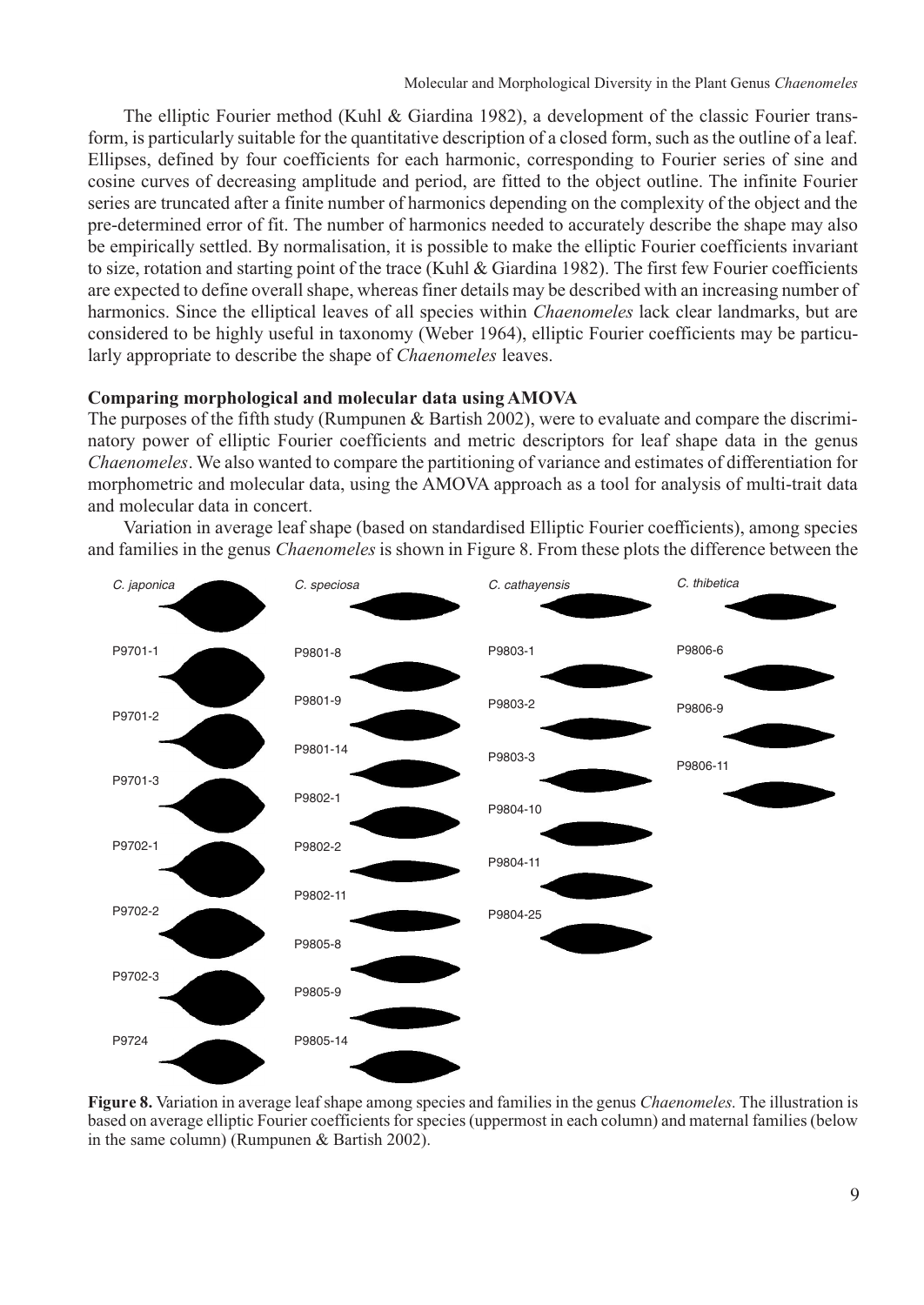Japanese and the Chinese species is obvious. There is also a noticeable variation in leaf shape between families within all species.

We concluded that for normalised elliptic Fourier coefficients (EFC) 30 harmonics, and for power series of normalised elliptic Fourier coefficients (PEFC) 40 harmonics, were needed to achieve 100% correct reassignment of plants. By contrast, classical metric descriptors (MD) were considerably less efficient and only 87%, 77% and 66% of the plants were correctly reassigned to species, populations and families respectively. Furthermore, molecular RAPD data and data based on PEFC were the most concordant data sets as revealed by cluster analyses (Rumpunen & Bartish 2002).

All descriptor sets in the AMOVA partitioned the variance in an approximately similar way (Table 4). A surprisingly high correlation was found between the RAPD based data and the data based on elliptic Fourier transforms for the among-family estimates of variance components (RAPD vs. PEFC: 0.89, P=0.003, RAPD vs. EFC: 0.86, P=0.006). In contrast, only a moderate correlation was found between RAPD and MD data (0.71, P=0.049). This may indicate that shape *per se* (the size-component excluded) is a less biased estimator of genetic variation than metric leaf descriptors in the genus *Chaenomeles*. Estimates of population differentiation based on EFC and PEFC were always lower than differentiation estimates based on RAPDs, whereas the differentiation estimates based on MD were in general higher than estimates based on RAPDs, except for one species (*C. speciosa*) including hybrid populations (Table 5). The proposed and empirically tested AMOVA approach thus seemed most useful for evaluation of molecular and quantitative data and should be further tested on more data sets.

## **CONCLUSION**

The large genetic diversity in the genus *Chaenomeles* as inferred from molecular markers is advantageous for crop improvement through breeding and selection. Isozyme markers were less efficient than RAPD (random amplified polymorphic DNA) markers for intraspecific grouping of the genotypes ac-

**Table 4.** Distribution of variation in three species of the genus *Chaenomeles* as revealed by variance components (AMOVA, nested analysis) for three morphometric data sets (elliptic Fourier coefficients, EFC; power elliptic Fourier coefficients, PEFC and metric descriptors, MD) and one molecular data set (RAPD). *Chaenomeles thibetica* was excluded from the analysis because it was represented by only one population. The result is presented as the percentage of the total variance (Rumpunen & Bartish 2002).

| Observed partition of variance $(\%)$<br>Group |  |             |          |                           |             |                                   |           |                  |
|------------------------------------------------|--|-------------|----------|---------------------------|-------------|-----------------------------------|-----------|------------------|
|                                                |  | MD (SE)     | EFC (SE) |                           | <b>PEFC</b> | (SE)                              | RAPD (SE) |                  |
| Among populations                              |  |             |          |                           |             |                                   |           |                  |
| <i>C. japonica</i> 15.2 (3.5)                  |  |             |          | $-0.4$ $(1.8)$            | 4.2 $(1.6)$ |                                   |           | 9.5 $(1.0)$ ***  |
| C. speciosa                                    |  | 5.2 $(1.8)$ |          | 2.5 $(1.5)$ 3.4 $(1.5)$   |             |                                   |           | 8.2 (0.8)        |
| C. cathayensis $57.6$ $(3.0)$ ***              |  |             |          | $12.3 \quad (2.8)$ ***    | 22.0        | $(1.3)$ ***                       |           | 40.3 $(1.1)$ *** |
| Among families within populations              |  |             |          |                           |             |                                   |           |                  |
| <i>C. japonica</i> 27.7 $(4.6)$ ***            |  |             |          | 6.0 $(1.8)$ <sup>**</sup> |             | 8.6 $(1.8)$ ***                   |           | 24.2 $(0.6)$ *** |
| C. speciosa 26.5 $(3.1)$ *** 8.5 $(1.8)$ ***   |  |             |          |                           |             | 21.4 $(0.5)$ ***                  |           | 38.1 $(1.1)$ *** |
| <i>C. cathayensis</i> $18.0 \quad (3.9)$ ***   |  |             |          | $-0.6$ $(1.3)$            |             | 4.6 $(1.2)$ <sup>**</sup>         |           | 13.0 $(0.9)$ *** |
| Within families                                |  |             |          |                           |             |                                   |           |                  |
| <i>C. japonica</i> 57.0 $(2.7)$ ***            |  |             |          | 94.3 $(1.6)$ ***          |             | 87.2 $(1.6)$ ***                  |           | 66.3 $(1.1)$ *** |
| C. speciosa 68.3 $(1.5)$ ***                   |  |             |          |                           |             | 89.0 $(2.4)$ *** 75.2 $(1.2)$ *** |           | 53.7 $(0.6)$ *** |
| C. cathayensis 24.4 $(1.7)$ ***                |  |             |          | 88.3 $(3.9)$ ***          | 73.3        | $(2.0)$ ***                       |           | 46.8 $(1.2)$ *** |

P-value estimated by permutational analysis of the null distribution of the variance components:  $* = P < 0.05$ ,  $* =$  $P < 0.01$  and \*\*\* =  $P < 0.001$ . Standard error (SE) estimated by a jackknife procedure.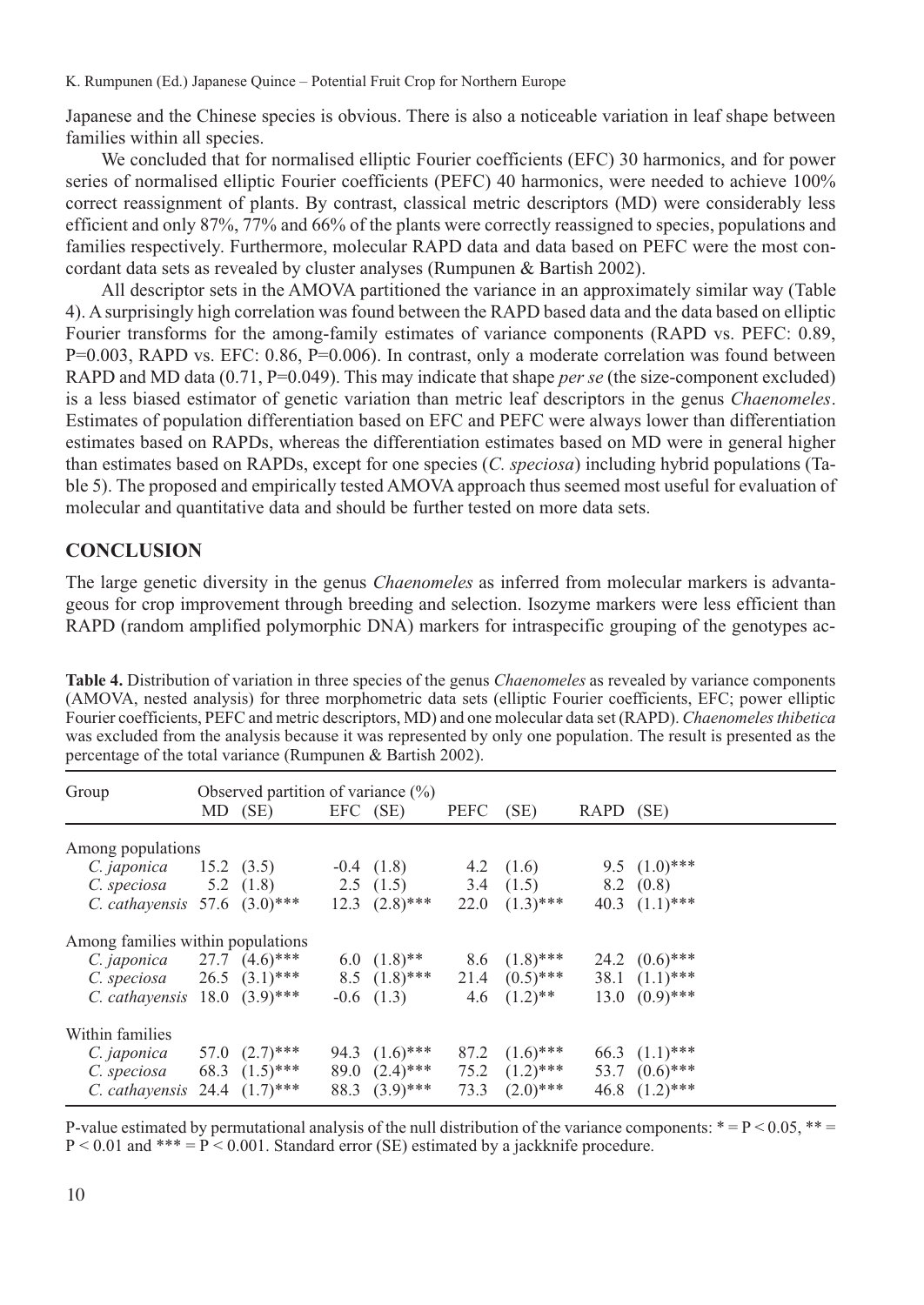**Table 5.** Differentiation estimates (Φ-statistics) for species within the genus *Chaenomeles* based on hierarchical analysis of variance for different descriptor sets: metric descriptors (MD), elliptic Fourier coefficients (EFC), power elliptic Fourier coefficients (PEFC) and molecular phenotypes (RAPD).  $\Phi_{p\rho\rho}$  estimates differentiation of populations within species,  $\Phi_{FAM(POP)}$  estimates differentiation of families within populations and  $\Phi_{TOT}$  estimates differentiation for populations and families (Rumpunen & Bartish 2002).

| <b>Species</b> | $\varPhi_{_{POP}}$ | (SE)          | $\Phi_{FAM(POP)}$ | (SE)          | $\boldsymbol{\varPhi}_{_{\!\mathit{TOT}}}$ | (SE)          |
|----------------|--------------------|---------------|-------------------|---------------|--------------------------------------------|---------------|
| C. japonica    |                    |               |                   |               |                                            |               |
| MD             | 0.152              | (0.035)       | 0.327             | $(0.046)$ *** | 0.430                                      | $(0.027)$ *** |
| <b>EFC</b>     | $-0.004$           | (0.018)       | 0.061             | $(0.018)$ **  | 0.057                                      | $(0.016)$ *** |
| <b>PEFC</b>    | 0.042              | (0.016)       | 0.090             | $(0.018)$ *** | 0.128                                      | $(0.016)$ *** |
| <b>RAPD</b>    | 0.095              | $(0.010)$ *** | 0.268             | $(0.007)$ *** | 0.337                                      | $(0.011)$ *** |
| C. speciosa    |                    |               |                   |               |                                            |               |
| MD             | 0.052              | (0.018)       | 0.280             | $(0.028)$ *** | 0.317                                      | $(0.015)$ *** |
| <b>EFC</b>     | 0.025              | (0.015)       | 0.087             | $(0.018)$ *** | 0.110                                      | $(0.024)$ *** |
| <b>PEFC</b>    | 0.034              | (0.015)       | 0.221             | $(0.004)$ *** | 0.248                                      | $(0.013)$ *** |
| <b>RAPD</b>    | 0.082              | (0.008)       | 0.415             | $(0.009)$ *** | 0.463                                      | $(0.006)$ *** |
| C. cathayensis |                    |               |                   |               |                                            |               |
| MD             | 0.576              | $(0.030)$ *** | 0.425             | $(0.064)$ *** | 0.756                                      | $(0.017)$ *** |
| <b>EFC</b>     | 0.123              | $(0.028)$ *** | $-0.007$          | (0.015)       | 0.117                                      | $(0.039)*$    |
| <b>PEFC</b>    | 0.221              | $(0.013)$ *** | 0.059             | $(0.016)$ **  | 0.267                                      | $(0.020)$ *** |
| <b>RAPD</b>    | 0.403              | $(0.011)$ *** | 0.217             | $(0.014)$ *** | 0.532                                      | $(0.012)$ *** |

P-value estimated by permutational analysis of the null distributions.  $* = P < 0.05$ ,  $* = P < 0.01$  and  $*** = P <$ 0.001. Standard error (SE) estimated by a jackknife procedure.

cording to the origin of the plant material. However, highly significant correlations were found between the two different marker systems for gene diversity estimates. Populations of *C. japonica* and *C. speciosa* were considerably more diverse than populations of *C. cathayensis* and *C. thibetica*. Thus, different strategies should be employed when collecting and preserving plant material of *C. japonica* and *C. speciosa* on the one hand, and *C. cathayensis* and *C. thibetica* on the other.

## **LITERATURE**

- Bartish I.V., Jeppson N., Nybom H. 1999. Population genetic structure in the dioecious pioneer plant species *Hippophae rhamnoides* investigated by random amplified polymorphic DNA (RAPD) markers. Molecular Ecology 8: 791–802.
- Bartish I.V., Garkava L. P., Rumpunen K., Nybom H. 2000a. Phylogenetic relationships and differentiation among and within populations of *Chaenomeles* Lindl. (Rosaceae) estimated with RAPDs and isozymes. Theoretical and Applied Genetics 101: 554–563.
- Bartish I.V., Rumpunen K., Nybom H. 2000b. Combined analyses of RAPDs, cpDNA and morphology demonstrate spontaneous hybridization in the plant genus *Chaenomeles*. Heredity 85: 383–392.
- Dickinson T.A., Parker W.H., Strauss R.E. 1987. Another approach to leaf shape comparison. Taxon 36: 1–20.
- Excoffier L., Smouse P.E., Quattro J.M. 1992. Analysis of molecular variance inferred from metric distances among DNA haplotypes: Application to human mitochondrial DNA restriction data. Genetics 131: 479–491.
- Garkava L.P., Rumpunen K., Bartish I.V. 2000. Genetic relationships in *Chaenomeles* (Rosaceae) revealed by isozyme analysis. Scientia Horticulturae 85: 21–35.
- Goulão L., Cabrita L., Oliveira C.M., Leitão J.M. 2001a. Comparing RAPD and AFLP analysis in discrimination and estimation of genetic similarities among apple (*Malus domestica* Borkh.) cultivars. Euphytica 119: 259– 270.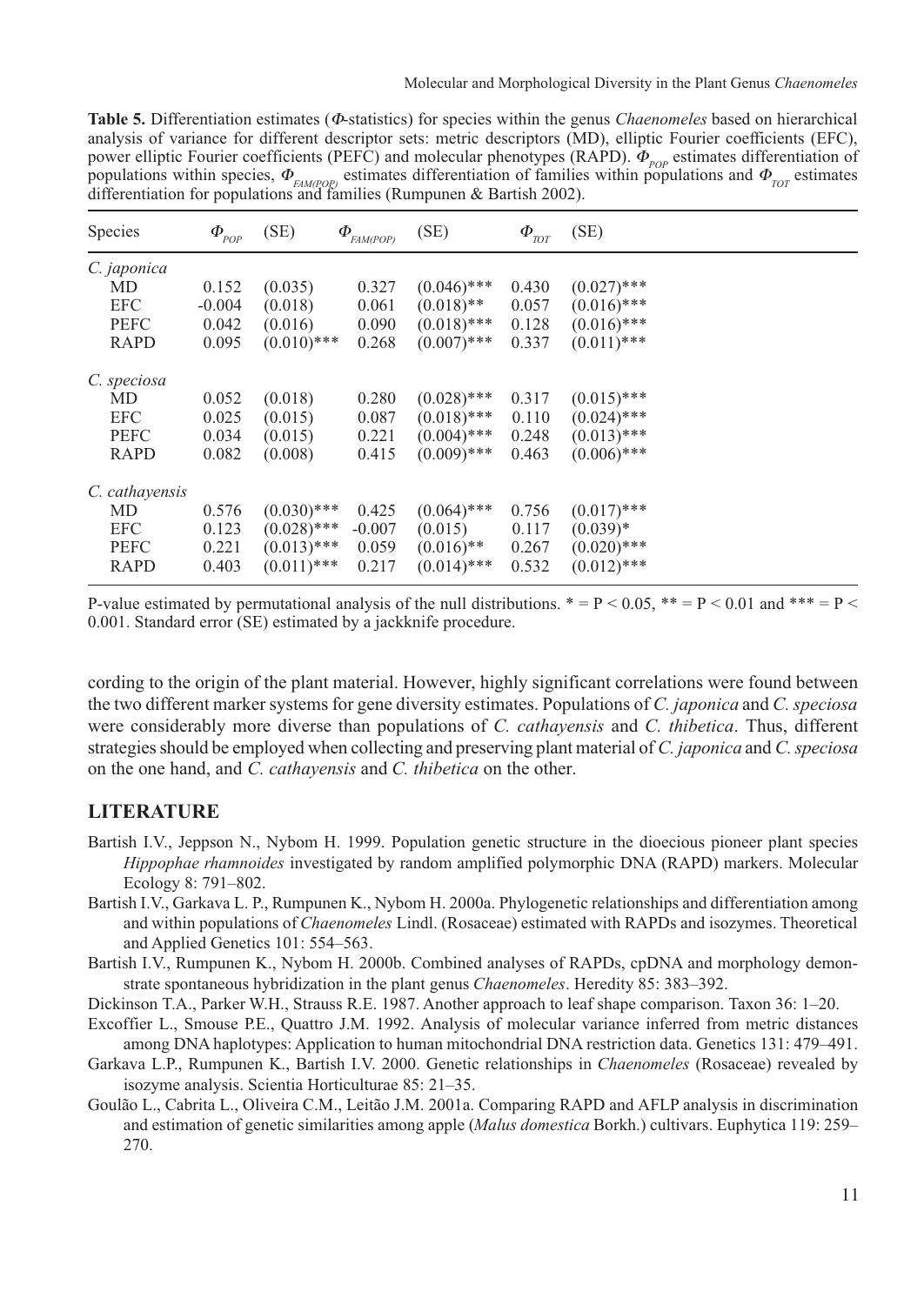- K. Rumpunen (Ed.) Japanese Quince Potential Fruit Crop for Northern Europe
- Goulão L., Monte-Corvo L., Oliveira C.M. 2001b. Phenetic characterization of plum cultivars by high multiplex ratio markers: Amplified fragment length polymorphisms and inter-simple sequence repeats. Journal of the American Society for Horticultural Science 126: 72–77.
- Halldén C., Hansen M., Nilsson N.-O., Hjerdin A., Säll T. 1996. Competition as a source of errors in RAPD analysis. Theoretical and Applied Genetics 93: 1185–1192.
- Huff D.R., Peakall R., Smouse P.E. 1993. RAPD variation within and among natural populations of outcrossing buffalograss (*Buchloë dactyloides* (Nutt.) Engelm.). Theoretical and Applied Genetics 86: 927–934.
- Kaneko Y., Nagaho I., Bang S.W., Matsuzawa Y. 2000. Classification of flowering quince cultivars (genus *Chaenomeles*) using random amplified polymorphic DNA markers. Breeding Science 50: 139–142.
- Kremer A., Zanetto A., Ducousso A. 1997. Multilocus and multitrait measures of differentiation for gene markers and phenotypic traits. Genetics 145: 1229–1241.
- Kuhl F.P., Giardina C.R. 1982. Elliptic Fourier features of a closed contour. Computer Graphics and Image Processing 18: 236–258.
- Latta R.G. 1998. Differentiation of allelic frequencies at quantitative trait loci affecting locally adaptive traits. The American Naturalist 151: 283–292.
- Nei, M. 1973. Analysis of gene diversity in subdivided populations. Proceedings of the National Academy of Sciences of the United States of America 12: 3321–3323.
- Nybom H., Bartish, I. 2000. Effects of life history traits and sampling strategies on genetic diversity estimates obtained with RAPD markers in plants. Perspectives in plant ecology, evolution and systematics 3: 93–114.
- Phipps J.B., Robertson K.R., Smith P.G., Rohrer J.R. 1990. A checklist of the subfamily Maloideae (Rosaceae). Canadian Journal of Botany 68: 2209–2269.
- Podolsky R.H., Holtsford T.P. 1995. Population structure of morphological traits in *Clarkia dudleyana* I. Comparison of  $F_{\rm cr}$  between allozymes and morphological traits. Genetics 140: 733–744.
- Ponomarenko N.S. 1990. Biological characteristic and intraspecific variability of *Chaenomeles japonica* (Thunb.) Lindl. ex. Spach in Moldova. Synopsis of thesis. Botanical garden, Kishinev 1–22. (in Russian)
- Rataru G.I., Ponomarenko N.S. 1993. Anatomical features of pericarp structure in *Chaenomeles* Lindl. species. Buletinul Academiei de Stiinte a Republicii Moldova, Stiinte Biologice si Chimice 5: 9–15. (in Russian)
- Rohlf F.J., Archie J.W. 1984. A comparison of Fourier methods for the description of wing shape in mosquitoes (Diptera: Culicidae). Systematic Zoology 33: 302–317.
- Rumpunen K. 2001. Diversity in the plant genus *Chaenomeles*. Doctoral thesis. Acta Universitatis Agriculturae Sueciae, Agraria 293.
- Rumpunen K. 2002. *Chaenomeles*: potential new fruit crop for northern Europe. In: Janick J. & Whipkey A. (Eds.) Trends in new crops and new uses. ASHA Press, Alexandria, VA, USA 385–392.
- Rumpunen K., Bartish I.V. 2002. Comparison of differentiation estimates based on morphometric and molecular data, exemplified by various leaf shape descriptors and RAPDs in the genus *Chaenomeles*. Taxon 51: 69–82.
- Spitze K. 1993. Population structure in *Daphnia obtusa*: quantitative genetic and allozyme variation. Genetics 135: 367–374.
- Stewart C.N. Jr, Excoffier L. 1996. Assessing population genetic structure and variability with RAPD data: application to *Vaccinium macrocarpon* (American cranberry). Journal of Evolutionary Biology 9: 153–171.
- Thormann C.E., Ferreira M.E., Camargo L.E.A., Tivang J.G., Osborn T.C. 1994. Comparison of RFLP and RAPD markers to estimating genetic-relationships within and among cruciferous species. Theoretical and Applied Genetics 88: 973–980.
- Waldmann P., Andersson S. 1998. Comparison of quantitative genetic variation and allozyme diversity within and between populations of *Scabiosa canescens* and *S. columbaria*. Heredity 81: 79–86.
- Waldmann P., Andersson S. 1999. Multilocus and multitrait differentiation of populations of the locally rare plant *Scabiosa canescens* and the more common *S. columbaria*. Hereditas 130: 341–343.
- Weber C. 1964. The genus *Chaenomeles* (Rosaceae). Journal of the Arnold Arboretum 45: 161–205, 302–345.
- Weir B.S., Cockerham C.C. 1984. Estimating F-statistics for the analysis of population structure. Evolution 38: 1358–1370.
- Weir B.S. 1990. Genetic data analysis. Sunderland, MA.
- Weising K., Nybom H., Wolff K., Meyer W. 1995. DNA fingerprinting in plants and fungi. CRC Press Inc., Florida, USA.